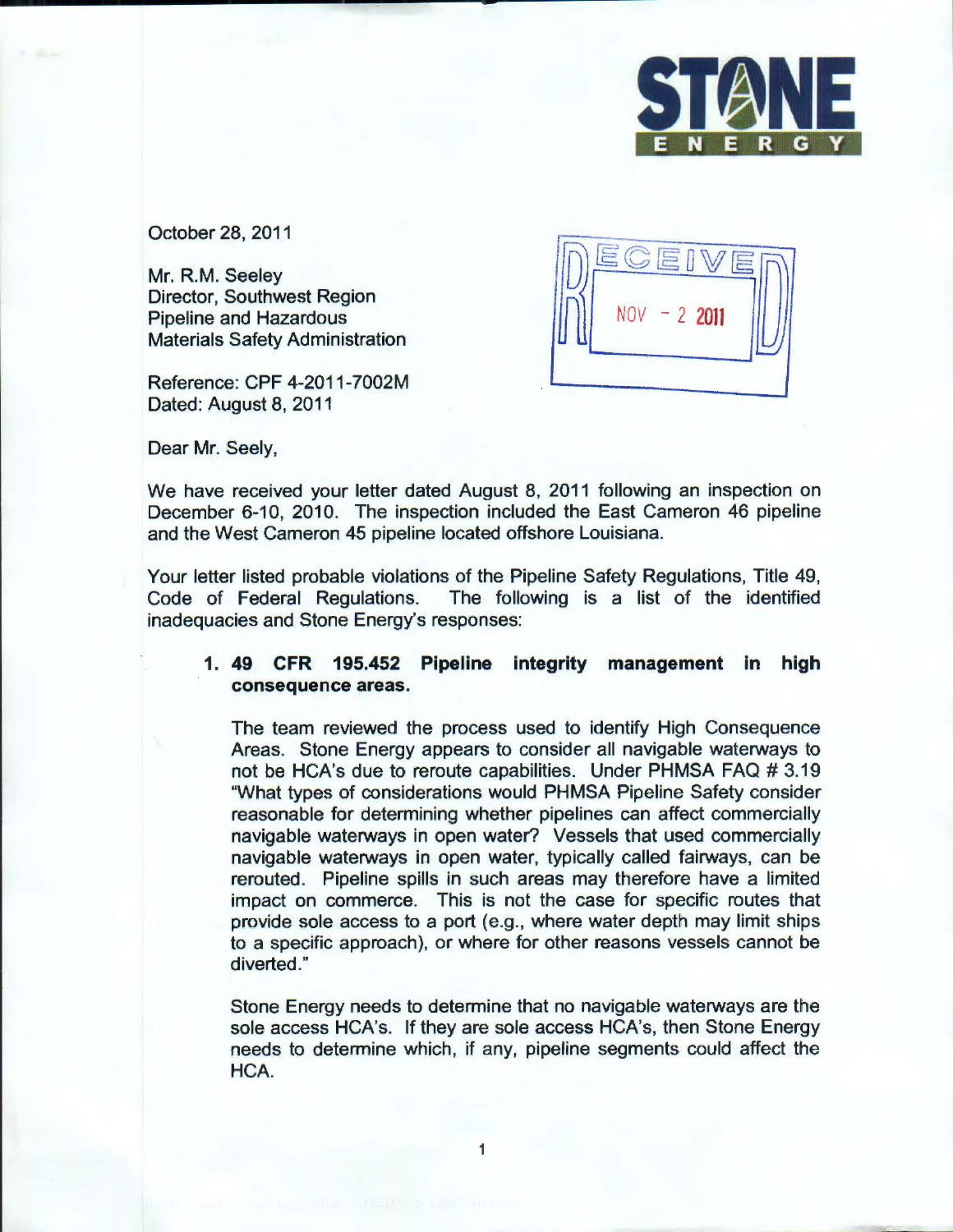The team reviewed the process used to identify potential release locations. Stone Energy appears to select release points at one mile intervals up to 5 miles. The pipeline is 5.7 miles. Open water such as the Gulf of Mexico may result in spill release points characteristic that are different than where terrain features could cause closely spaced releases to move differently. However, release location spacing should be technically justified and support end point identification at locations less than a mile apart.

The team reviewed the process used to identify segments that could indirectly affect an HCA. Stone Energy appears to select release points at one mile intervals, and identify corresponding segments. Stone Energy should identify HCA's by specific endpoints and show where the specific point on the pipeline where the change from could affect to could not affect occurs.

Stone Energy Response: Stone Energy has revised Section 1.07 Water Transport Analysis and replaced the audited method for determining launch block probabilities with the MMS 2004-026 OCS Report "Oil-Spill Risk Analysis: Contingency Planning Statistics for Gulf of Mexico OCS Activities." The MMS 2004-026 OCS report was created by running the OSRA Model, used for the high degree of resolution and common use in determining probable shoreline impacts within the Gulf of Mexico. Due to this change each offshore pipeline will be considered one segment and both will be considered as could affect facilities; there will be no endpoints from could not affect to could affect. Along with these changes to Section 1, language has also been added to consider the shipping fairways in the area of Stone Energy's pipelines as HCA's. The revised Section 1 is enclosed along with this response.

## **2. 49 CFR 195.452 Pipeline integrity management in high consequence areas.**

The team reviewed the assessment methods shown in the baseline assessment plan in Stone Energy's IMP. The process (i.e. Figure 2.2) directs Stone Energy to use an ILl tool, even though Stone Energy has chosen to use hydro-test for assessments. Stone Energy should correct the process in their IMP to correspond to the actual process being used to select an assessment method.

Stone Energy Response: The language in Figure 2.2 has been changed to reflect the process currently being used by Stone Energy to select an assessment method. The revised figure is enclosed along with this response.